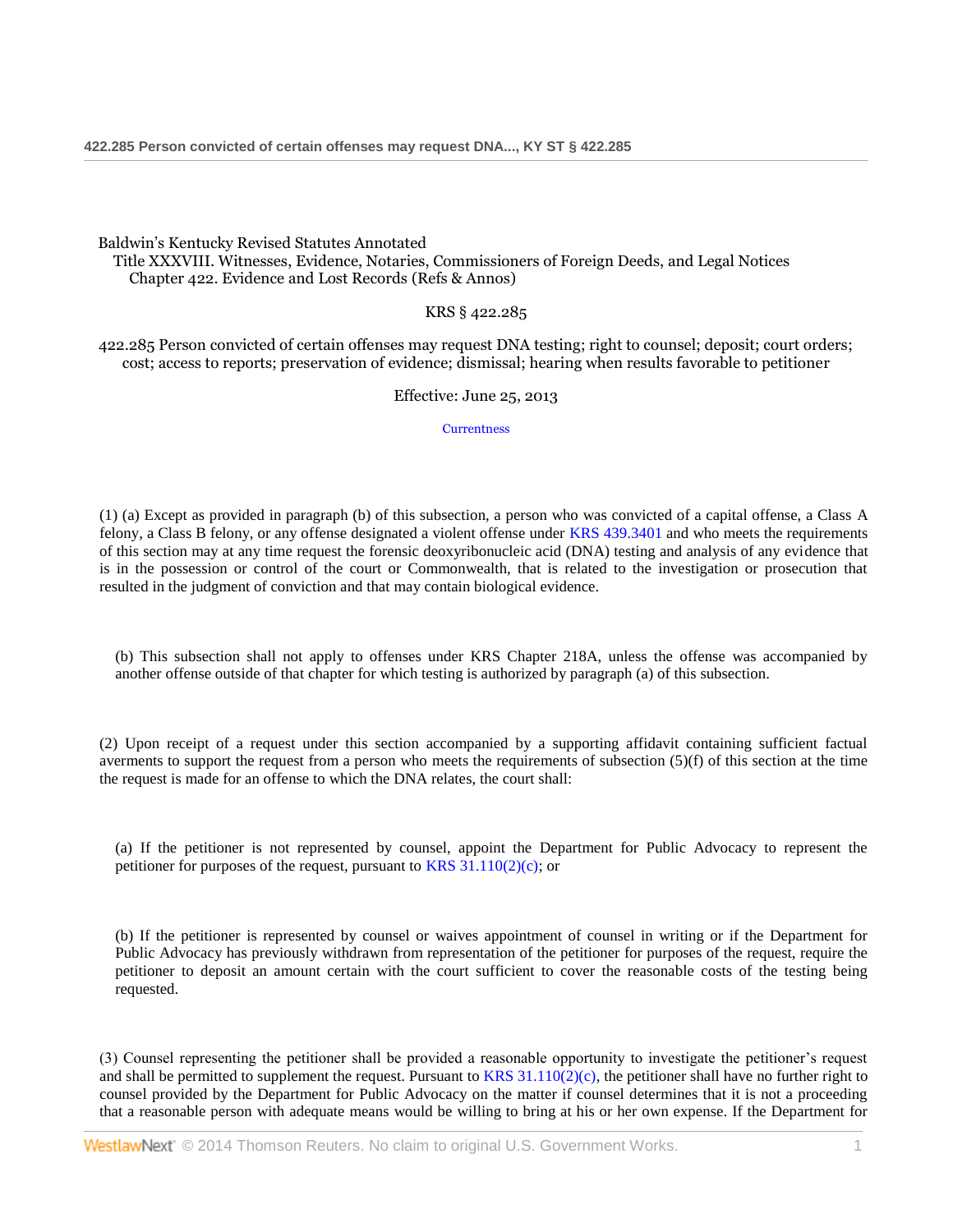Public Advocacy moves to withdraw as counsel for petitioner and the court grants the motion, the court shall proceed as directed under subsection (2)(b) of this section.

(4) Upon receipt of the deposit required under subsection (2)(b) of this section or a motion from counsel provided by the Department for Public Advocacy to proceed, the court shall provide notice to the prosecutor and an opportunity to respond to the petitioner's request.

(5) After due consideration of the request and any supplements and responses thereto, the court shall order DNA testing and analysis if the court finds that all of the following apply:

(a) A reasonable probability exists that the petitioner would not have been prosecuted or convicted if exculpatory results had been obtained through DNA testing and analysis;

(b) The evidence is still in existence and is in a condition that allows DNA testing and analysis to be conducted;

(c) The evidence was not previously subjected to DNA testing and analysis or was not subjected to the testing and analysis that is now requested and may resolve an issue not previously resolved by the previous testing and analysis;

(d) Except for a petitioner sentenced to death, the petitioner was convicted of the offense after a trial or after entering an Alford plea;

(e) Except for a petitioner sentenced to death, the testing is not sought for touch DNA, meaning casual or limited contact DNA; and

(f) The petitioner is still incarcerated or on probation, parole, or other form of correctional supervision, monitoring, or registration for the offense to which the DNA relates.

(6) After due consideration of the request and any supplements and responses thereto, the court may order DNA testing and analysis if the court finds that all of the following apply:

(a) A reasonable probability exists that either: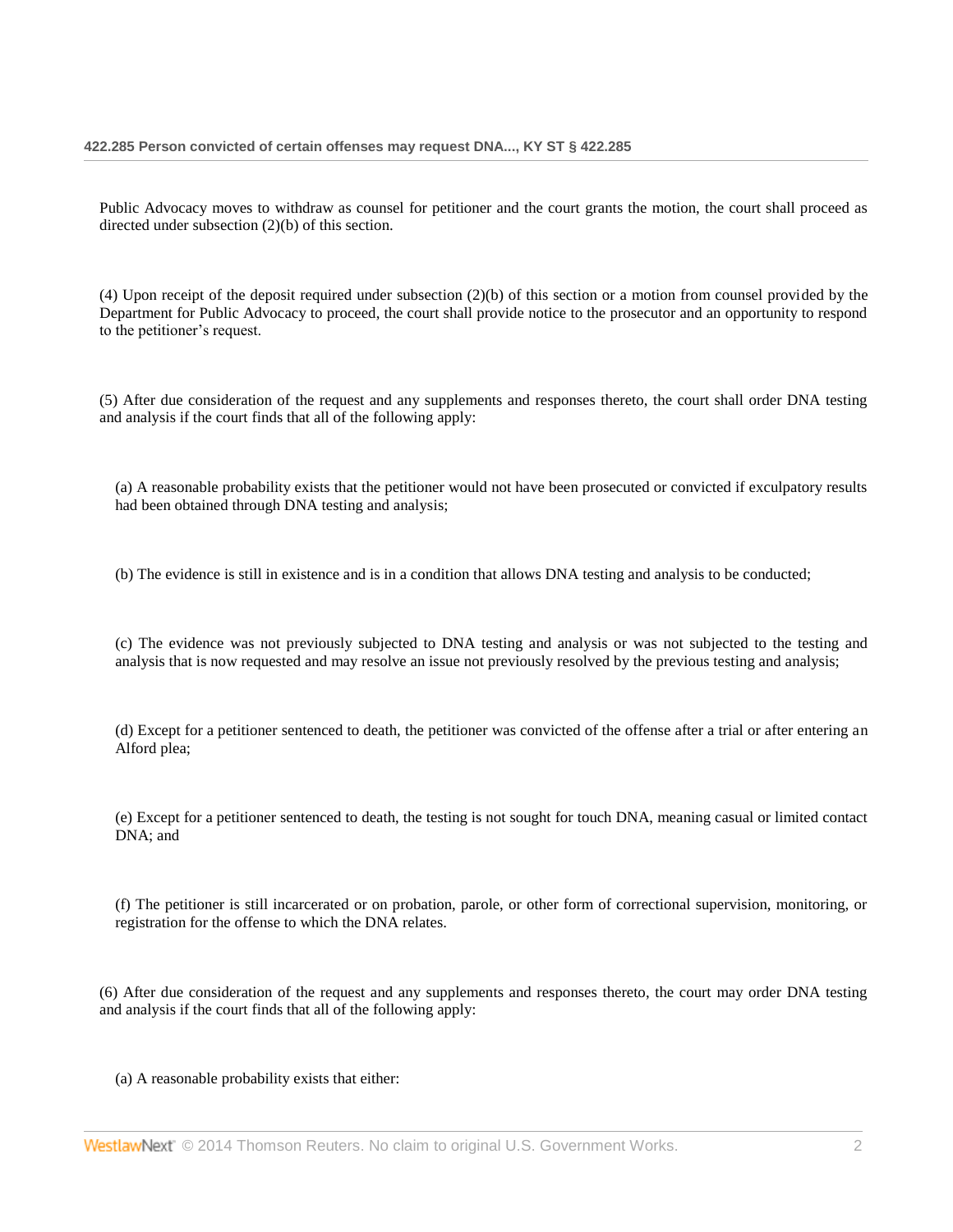1. The petitioner's verdict or sentence would have been more favorable if the results of DNA testing and analysis had been available at the trial leading to the judgment of conviction; or

2. DNA testing and analysis will produce exculpatory evidence;

(b) The evidence is still in existence and is in a condition that allows DNA testing and analysis to be conducted;

(c) The evidence was not previously subject to DNA testing and analysis or was not subjected to the testing and analysis that is now requested and that may resolve an issue not previously resolved by the previous testing and analysis;

(d) Except for a petitioner sentenced to death, the petitioner was convicted of the offense after a trial or after entering an Alford plea;

(e) Except for a petitioner sentenced to death, the testing is not sought for touch DNA, meaning casual or limited contact DNA; and

(f) The petitioner is still incarcerated or on probation, parole, or other form of correctional supervision, monitoring, or registration for the offense to which the DNA relates.

(7) The provisions of KRS 17.176 to the contrary notwithstanding, the petitioner shall pay the costs of all testing and analysis ordered under this section. If the court determines that the petitioner is a needy person using the standards set out in KRS 31.120 and the Department for Public Advocacy so moves, the court shall treat the costs of testing and analysis as a direct expense of the defense for the purposes of authorizing payment under KRS 31.185.

(8) If the prosecutor or defense counsel has previously subjected evidence to DNA testing and analysis, the court shall order the prosecutor or defense counsel to provide all the parties and the court with access to the laboratory reports that were prepared in connection with the testing and analysis, including underlying data and laboratory notes. If the court orders DNA testing and analysis pursuant to this section, the court shall order the production of any laboratory reports that are prepared in connection with the testing and analysis and may order the production of any underlying data and laboratory notes.

(9) If a petition is filed pursuant to this section, the court shall order the state to preserve during the pendency of the proceeding all evidence in the state's possession or control that could be subjected to DNA testing and analysis. The state shall prepare an inventory of the evidence and shall submit a copy of the inventory to the defense and the court. If the evidence is intentionally destroyed after the court orders its preservation, the court may impose appropriate sanctions,